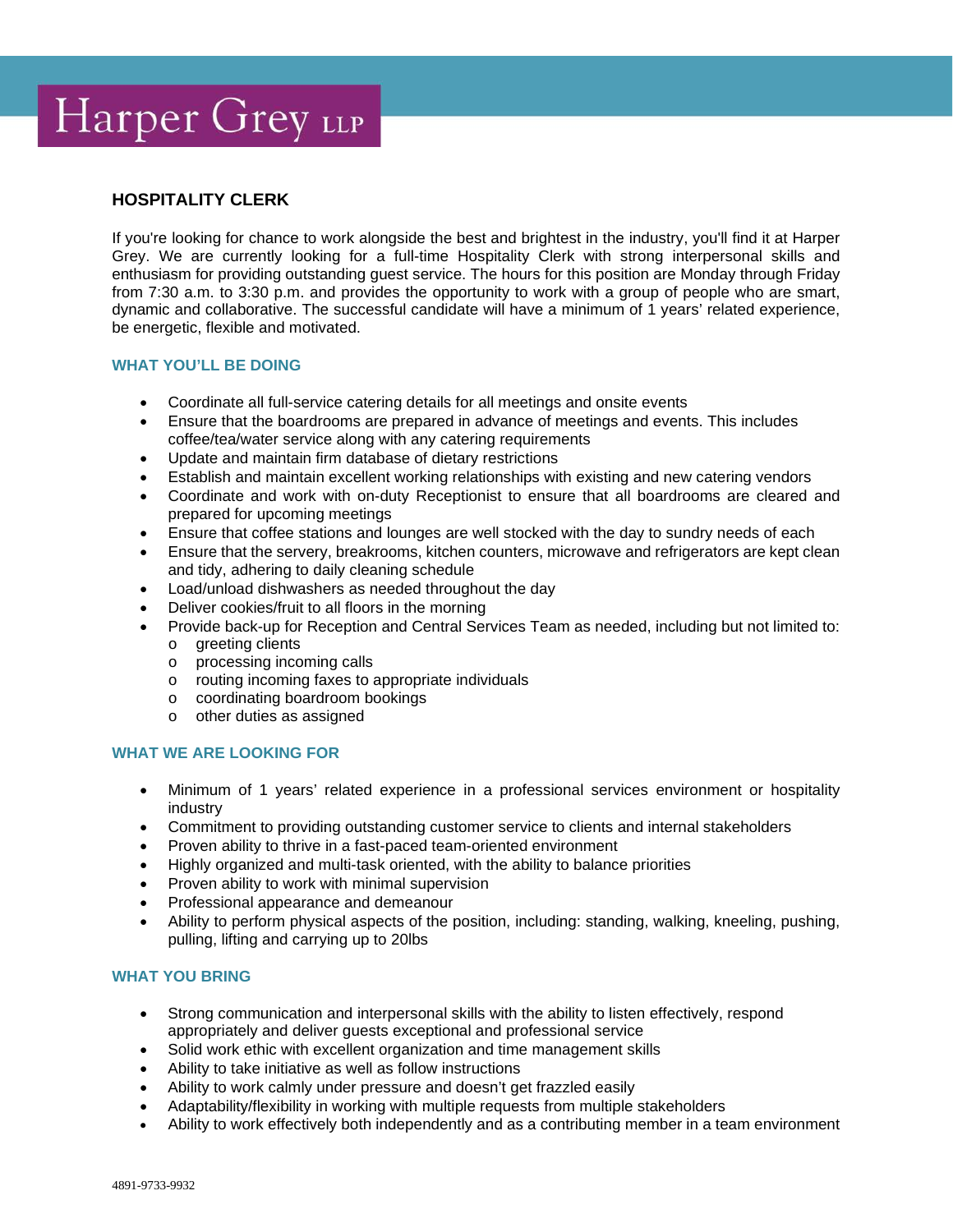# Harper Grey LLP

Roll up your sleeves attitude  $-$  no job is too big or too small!

#### **WHAT WE OFFER**

Our people are the heart of our firm – we say it often and with good reason. It is only through our people's skills, ambition, dedication and hard work that we can deliver the excellent level of client service our reputation is built upon. While our expectations are high – so are our rewards. Our generous competitive compensation package is just one component of our total rewards package.

#### **Compensation + Benefits**

- Competitive salary with structured annual reviews
- Extended health and dental coverage
- Employee and family assistance program
- Life and accidental death and dismemberment insurance
- Short and long-term disability insurance
- Paid or banked overtime
- Vacation time, sick time and personal time allotment

#### **Work Perks**

- Firm social events
- Casual day every Friday
- Continuing education/tuition allowance
- Group RRSP plan with matched contributions

#### **Work / Life Integration**

- Robust health and wellness program
- Fitness program annual subsidy
- Sports teams
- Recognition of service milestones
- Personal days to help balance outside commitments

### **WHO WE ARE + HOW WE WORK**

We are a dynamic and diverse group of highly skilled people working together to deliver excellent service to our clients. When you join our firm, you join a culture of excellence, collaboration, camaraderie and respect. We're a great place to grow your career.

Our core values focus on developing a diverse, inclusive and respectful workplace that encourages and supports differences and promotes innovative perspectives. We are committed to maintaining and expanding the diversity of our firm's lawyers and staff and creating an inclusive environment in which everyone can flourish.

#### **APPLY**

This is an excellent opportunity to join a dynamic firm that values innovation, initiative and resourcefulness. Are you a motivated and creative team player? Do you think the fast-paced hands-on role we have described would be a perfect fit for your skillset?

If so, we cannot wait to meet you and invite you to submit your resume by email to Andrea Kotzo.